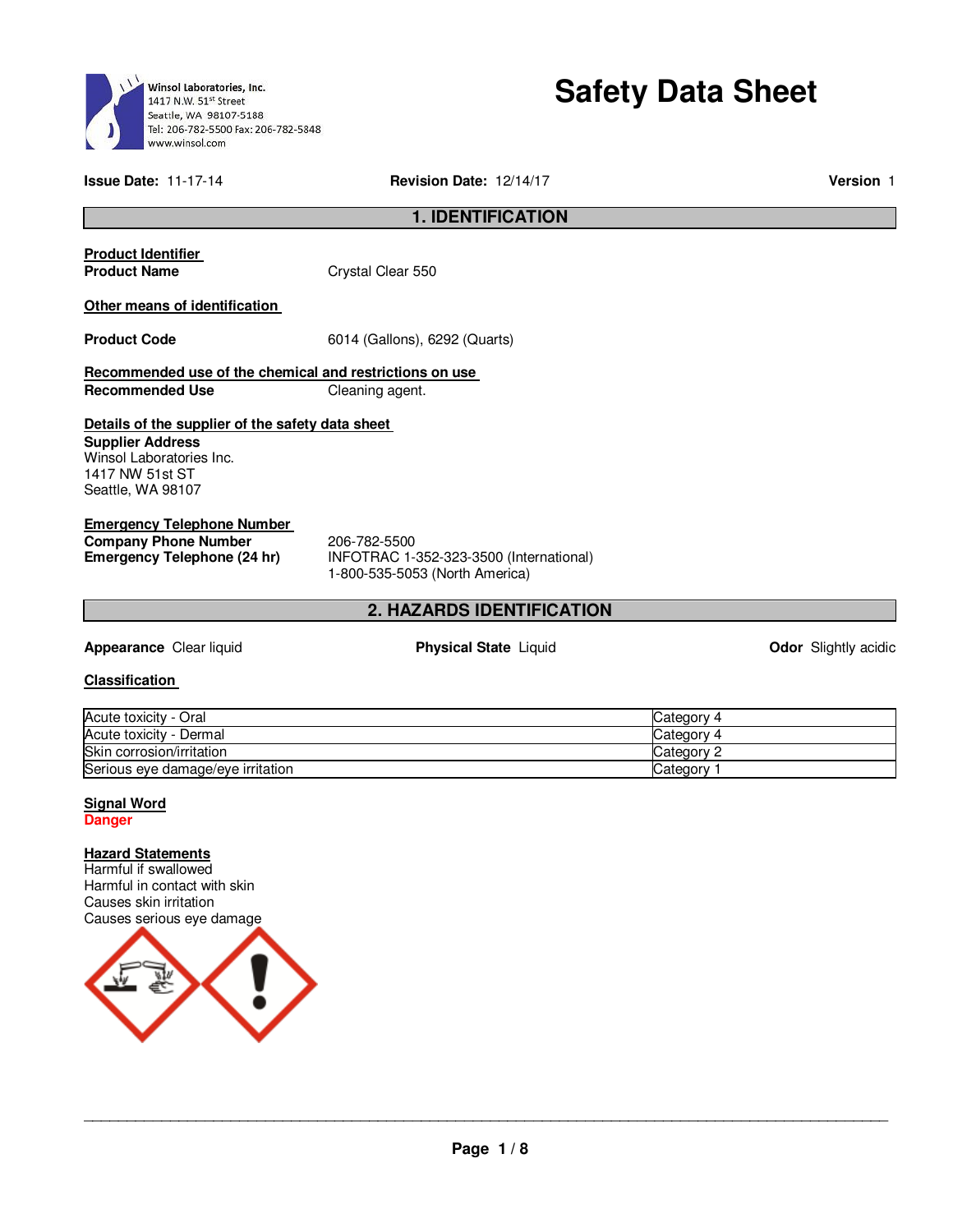# **Precautionary Statements - Prevention**

Wash face, hands and any exposed skin thoroughly after handling Do not eat, drink or smoke when using this product Wear protective gloves/protective clothing/eye protection/face protection

### **Precautionary Statements - Response**

IF IN EYES: Rinse cautiously with water for several minutes. Remove contact lenses, if present and easy to do. Continue rinsing Immediately call a poison center or doctor/physician

\_\_\_\_\_\_\_\_\_\_\_\_\_\_\_\_\_\_\_\_\_\_\_\_\_\_\_\_\_\_\_\_\_\_\_\_\_\_\_\_\_\_\_\_\_\_\_\_\_\_\_\_\_\_\_\_\_\_\_\_\_\_\_\_\_\_\_\_\_\_\_\_\_\_\_\_\_\_\_\_\_\_\_\_\_\_\_\_\_\_\_\_\_

IF ON SKIN: Wash with plenty of soap and water

Take off contaminated clothing and wash it before reuse

IF SWALLOWED: rinse mouth. Do NOT induce vomiting

### **Precautionary Statements - Disposal**

Dispose of contents/container to an approved waste disposal plant

# **3. COMPOSITION/INFORMATION ON INGREDIENTS**

| <b>Chemical Name</b> | CAS No         | Weight-% |
|----------------------|----------------|----------|
| Hydrofluoric acid    | 7664-39-3      |          |
| Hydrochloric acid    | 7647<br>7-01-0 | ∽        |

\*\*If Chemical Name/CAS No is "proprietary" and/or Weight-% is listed as a range, the specific chemical identity and/or percentage of composition has been withheld as a trade secret.\*\*

# **4. FIRST-AID MEASURES**

### **First Aid Measures**

| <b>Eye Contact</b>                 | Rinse immediately with plenty of water, also under the eyelids, for at least 15 minutes. Seek<br>immediate medical attention/advice.                                                                                                                                                                                                                            |
|------------------------------------|-----------------------------------------------------------------------------------------------------------------------------------------------------------------------------------------------------------------------------------------------------------------------------------------------------------------------------------------------------------------|
| <b>Skin Contact</b>                | Immediately flush with large quantities of cool water, while removing contaminated clothing<br>and shoes, until all acid is removed, paying particular attention to skin under nails. Get<br>medical attention. Follow by immersing affected part in ice-cold saturated solution of<br>magnesium sulfate (Epsom salt). Wash contaminated clothing before reuse. |
| <b>Inhalation</b>                  | Remove to fresh air. If breathing is difficult, give oxygen. If not breathing, give artificial<br>respiration. Get medical attention.                                                                                                                                                                                                                           |
| Ingestion                          | Do not induce vomiting. Dilute by giving a large amount of water. Immediately follow with<br>mineral oil or milk of magnesia. Get medical attention.                                                                                                                                                                                                            |
| ost important symptoms and effects |                                                                                                                                                                                                                                                                                                                                                                 |

### **Most important symptoms and effects**

**Symptoms** Contact will cause irritation and redness to exposed areas. Blindness may occur. May cause irritation to the mucous membranes and upper respiratory tract.

### **Indication of any immediate medical attention and special treatment needed**

**Notes to Physician**  Treat symptomatically.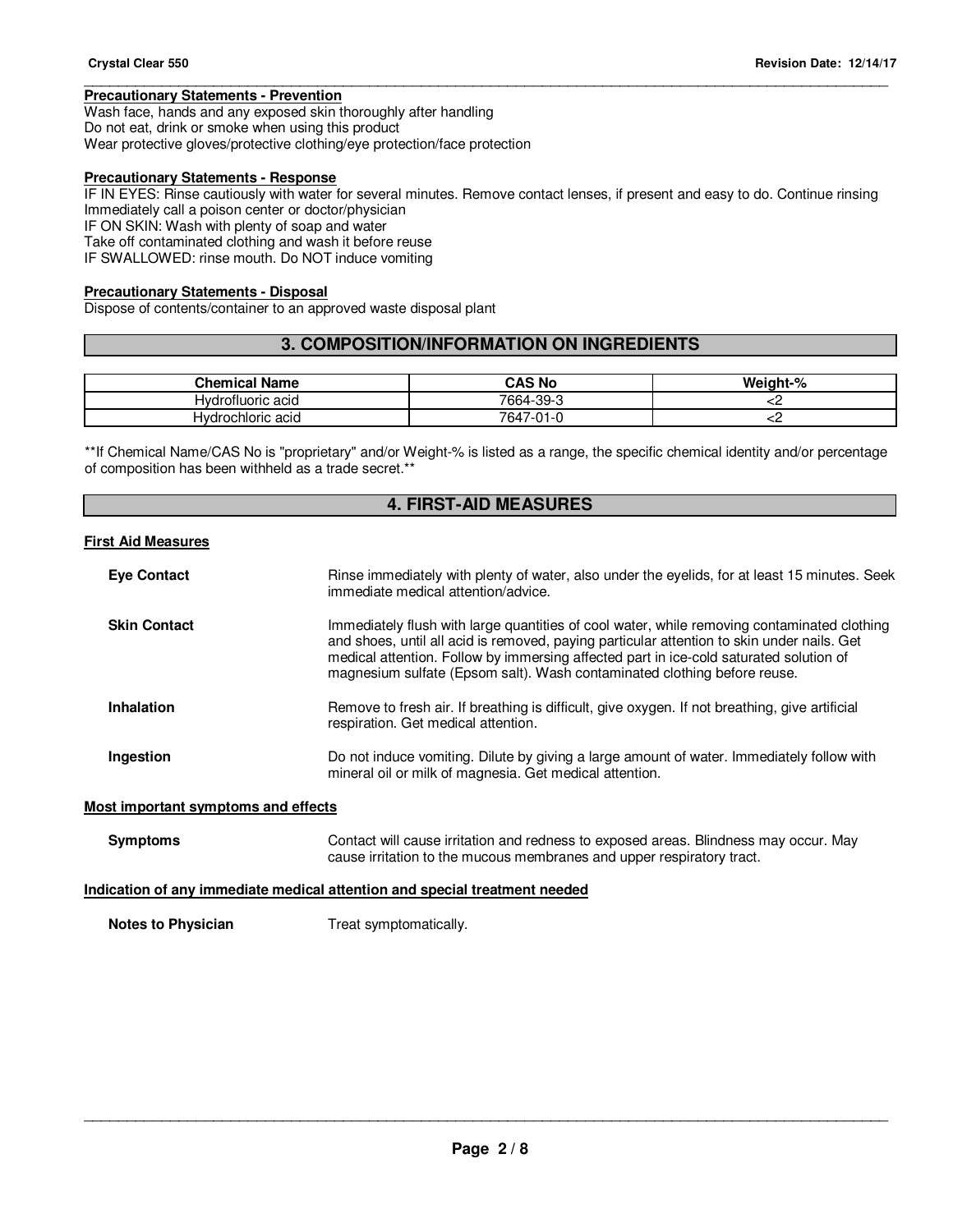# \_\_\_\_\_\_\_\_\_\_\_\_\_\_\_\_\_\_\_\_\_\_\_\_\_\_\_\_\_\_\_\_\_\_\_\_\_\_\_\_\_\_\_\_\_\_\_\_\_\_\_\_\_\_\_\_\_\_\_\_\_\_\_\_\_\_\_\_\_\_\_\_\_\_\_\_\_\_\_\_\_\_\_\_\_\_\_\_\_\_\_\_\_ **5. FIRE-FIGHTING MEASURES**

### **Suitable Extinguishing Media**

Use extinguishing measures that are appropriate to local circumstances and the surrounding environment.

**Unsuitable Extinguishing Media** Not determined.

### **Specific Hazards Arising from the Chemical**

Acid reacts with most metals to release hydrogen gas which can form explosive mixtures with the air.

### **Protective equipment and precautions for firefighters**

As in any fire, wear self-contained breathing apparatus pressure-demand, MSHA/NIOSH (approved or equivalent) and full protective gear.

# **6. ACCIDENTAL RELEASE MEASURES**

# **Personal precautions, protective equipment and emergency procedures**

| <b>Personal Precautions</b>                          | Use personal protective equipment as required.                                                                                                                                                                             |  |  |
|------------------------------------------------------|----------------------------------------------------------------------------------------------------------------------------------------------------------------------------------------------------------------------------|--|--|
| Methods and material for containment and cleaning up |                                                                                                                                                                                                                            |  |  |
| <b>Methods for Containment</b>                       | Prevent further leakage or spillage if safe to do so.                                                                                                                                                                      |  |  |
| <b>Methods for Clean-Up</b>                          | Large spills should be collected by pumping into closed containers for recovery or disposal.<br>For small spills, neutralize with sodium bicarbonate, soda ash, or dilute caustic soda<br>solution. Flush area with water. |  |  |
| <b>7. HANDLING AND STORAGE</b>                       |                                                                                                                                                                                                                            |  |  |

### **Precautions for safe handling**

**Advice on Safe Handling** Wash thoroughly after handling. Use personal protection recommended in Section 8. Do not eat, drink or smoke when using this product. Handle in accordance with good industrial hygiene and safety practice. Emptied container retains product residue. Observe all labeled safeguards until container is cleaned, reconditioned or destroyed.

## **Conditions for safe storage, including any incompatibilities**

| <b>Storage Conditions</b> | Keep containers tightly closed in a dry, cool and well-ventilated place. |
|---------------------------|--------------------------------------------------------------------------|
|                           |                                                                          |

**Incompatible Materials Strong oxidizing agents. Acids. Aluminum, tin, zinc, bronze, and brass.**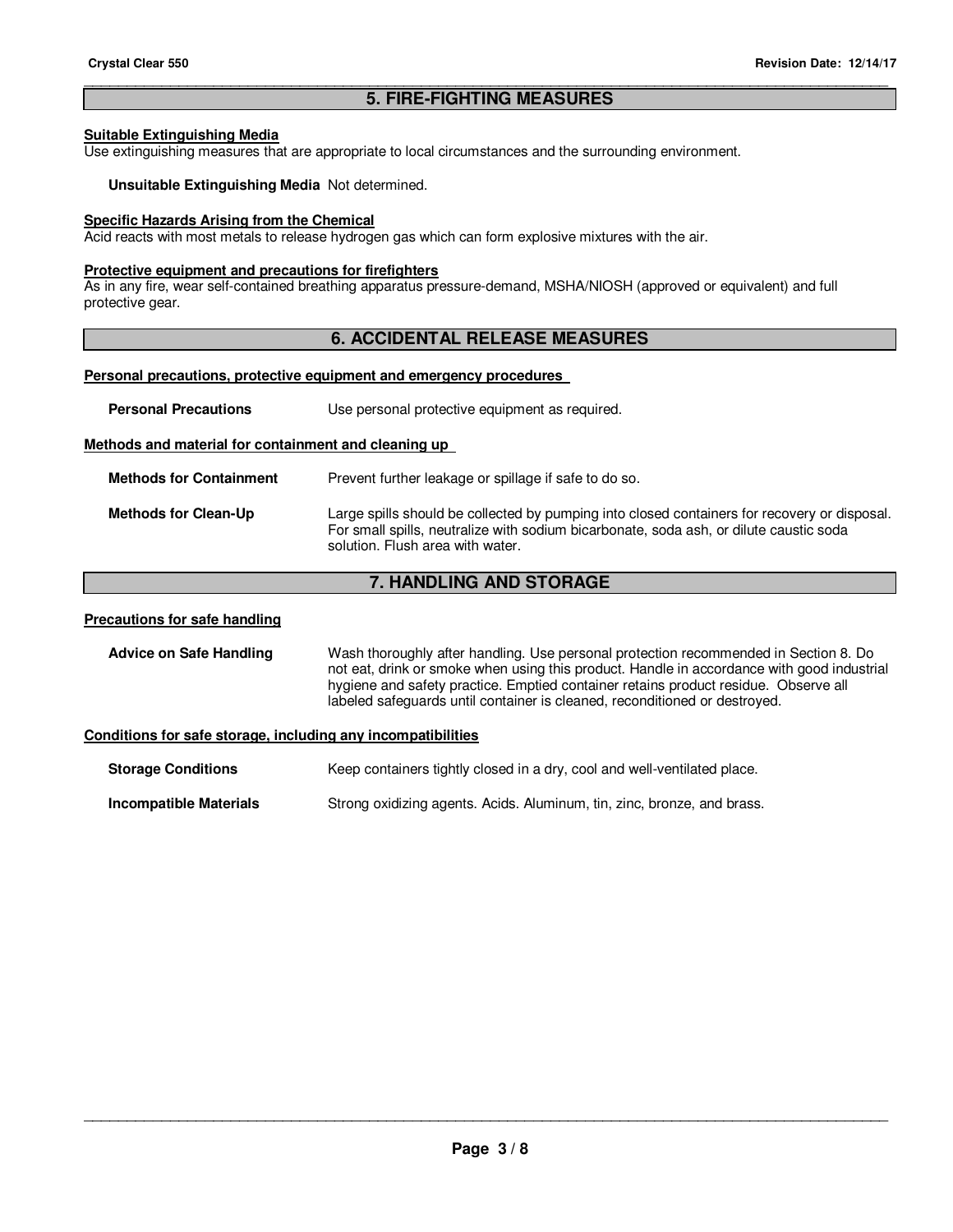# \_\_\_\_\_\_\_\_\_\_\_\_\_\_\_\_\_\_\_\_\_\_\_\_\_\_\_\_\_\_\_\_\_\_\_\_\_\_\_\_\_\_\_\_\_\_\_\_\_\_\_\_\_\_\_\_\_\_\_\_\_\_\_\_\_\_\_\_\_\_\_\_\_\_\_\_\_\_\_\_\_\_\_\_\_\_\_\_\_\_\_\_\_ **8. EXPOSURE CONTROLS/PERSONAL PROTECTION**

# **Exposure Guidelines**

| <b>Chemical Name</b> | <b>ACGIH TLV</b> | <b>OSHA PEL</b>                                                                     | <b>NIOSH IDLH</b>                  |
|----------------------|------------------|-------------------------------------------------------------------------------------|------------------------------------|
| Hydrochloric acid    | Ceiling: 2 ppm   | (vacated) Ceiling: 5 ppm                                                            | IDLH: 50 ppm                       |
| 7647-01-0            |                  | (vacated) Ceiling: $7 \text{ mg/m}^3$                                               | Ceiling: 5 ppm                     |
|                      |                  | Ceiling: 5 ppm                                                                      | Ceiling: $7 \text{ mg/m}^3$        |
|                      |                  | Ceiling: 7 mg/m <sup>3</sup>                                                        |                                    |
| Hydrofluoric acid    |                  | TWA: 0.5 ppm F TWA: 2.5 mg/m <sup>3</sup> TWA: 3 ppm F TWA: 2.5 mg/m <sup>3</sup> F | IDLH: 30 ppm                       |
| 7664-39-3            |                  | TWA: 2.5 mg/m <sup>3</sup> dust                                                     | Ceiling: 6 ppm 15 min              |
|                      | S*               | (vacated) TWA: 3 ppm F                                                              | Ceiling: $5 \text{ mg/m}^3$ 15 min |
|                      | Ceiling: 2 ppm F | (vacated) TWA: $2.5 \text{ mg/m}^3$                                                 | TWA: 3 ppm                         |
|                      |                  | (vacated) STEL: 6 ppm F                                                             | TWA: 2.5 mg/m <sup>3</sup>         |

# **Appropriate engineering controls**

| <b>Engineering Controls</b> | Apply technical measures to comply with the occupational exposure limits. Eyewash<br>stations. Showers. |
|-----------------------------|---------------------------------------------------------------------------------------------------------|
|                             |                                                                                                         |

# **Individual protection measures, such as personal protective equipment**

| <b>Eye/Face Protection</b>      | Wear safety glasses with side shields (or goggles).                                                     |
|---------------------------------|---------------------------------------------------------------------------------------------------------|
| <b>Skin and Body Protection</b> | Wear rubber or neoprene gloves.                                                                         |
| <b>Respiratory Protection</b>   | Use NIOSH/MSHA approved respiratory protection equipment when airborne exposure<br>limits are exceeded. |

**General Hygiene Considerations** Handle in accordance with good industrial hygiene and safety practice.

# **9. PHYSICAL AND CHEMICAL PROPERTIES**

# **Information on basic physical and chemical properties**

| <b>Physical State</b><br>Appearance<br>Color                                                                                                                                                                                 | Liquid<br>Clear liquid<br>Clear                                                                                            | Odor<br><b>Odor Threshold</b>       | Slightly acidic<br>Not determined |
|------------------------------------------------------------------------------------------------------------------------------------------------------------------------------------------------------------------------------|----------------------------------------------------------------------------------------------------------------------------|-------------------------------------|-----------------------------------|
| <b>Property</b><br>рH<br><b>Melting Point/Freezing Point</b><br><b>Boiling Point/Boiling Range</b><br><b>Flash Point</b>                                                                                                     | <b>Values</b><br>Not determined<br>$0 \text{ °C} / 32 \text{ °F}$<br>100 ℃ / 212 °F<br>Not available                       | Remarks • Method                    |                                   |
| <b>Evaporation Rate</b><br><b>Flammability (Solid, Gas)</b><br><b>Upper Flammability Limits</b><br><b>Lower Flammability Limit</b>                                                                                           | < 1<br>$n/a$ -liquid<br>Not available<br>Not available                                                                     | $(Ether = 1)$                       |                                   |
| <b>Vapor Pressure</b><br><b>Vapor Density</b><br><b>Specific Gravity</b><br><b>Water Solubility</b><br>Solubility in other solvents                                                                                          | Not determined<br>10-30 mm Hg<br>1.01<br>Completely soluble<br>Not determined                                              | at 21.1 °C (70.0 °F)<br>$(1=Water)$ |                                   |
| <b>Partition Coefficient</b><br><b>Auto-ignition Temperature</b><br><b>Decomposition Temperature</b><br><b>Kinematic Viscosity</b><br><b>Dynamic Viscosity</b><br><b>Explosive Properties</b><br><b>Oxidizing Properties</b> | Not determined<br>Not determined<br>Not determined<br>Not determined<br>Not determined<br>Not determined<br>Not determined |                                     |                                   |
| <b>VOC Content</b>                                                                                                                                                                                                           | Not applicable                                                                                                             |                                     |                                   |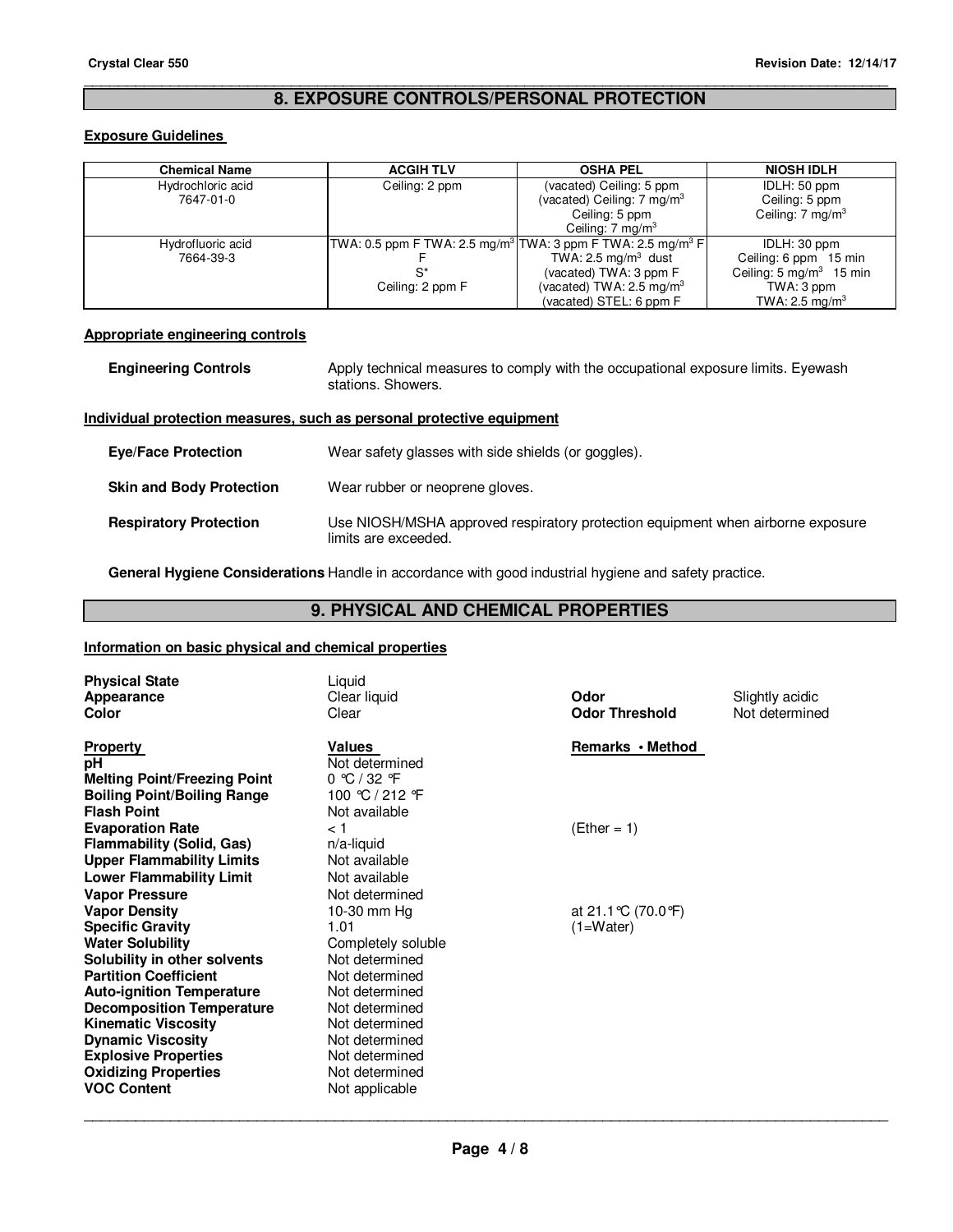# \_\_\_\_\_\_\_\_\_\_\_\_\_\_\_\_\_\_\_\_\_\_\_\_\_\_\_\_\_\_\_\_\_\_\_\_\_\_\_\_\_\_\_\_\_\_\_\_\_\_\_\_\_\_\_\_\_\_\_\_\_\_\_\_\_\_\_\_\_\_\_\_\_\_\_\_\_\_\_\_\_\_\_\_\_\_\_\_\_\_\_\_\_ **10. STABILITY AND REACTIVITY**

### **Reactivity**

Not reactive under normal conditions.

### **Chemical Stability**

Stable under recommended storage conditions.

### **Possibility of Hazardous Reactions**

None under normal processing.

**Hazardous Polymerization** Hazardous polymerization does not occur.

# **Conditions to Avoid**

Keep out of reach of children.

### **Incompatible Materials**

Strong oxidizing agents. Acids. Aluminum, tin, zinc, bronze, and brass.

# **Hazardous Decomposition Products**

None known based on information supplied.

# **11. TOXICOLOGICAL INFORMATION**

## **Information on likely routes of exposure**

| <b>Product Information</b> |                                                       |
|----------------------------|-------------------------------------------------------|
| <b>Eye Contact</b>         | Causes serious eye damage.                            |
| <b>Skin Contact</b>        | Causes skin irritation. Harmful in contact with skin. |
| <b>Inhalation</b>          | Avoid breathing vapors or mists.                      |
| Ingestion                  | Harmful if swallowed.                                 |

# **Component Information**

| <b>Chemical Name</b>           | Oral LD50           | Dermal LD50             | <b>Inhalation LC50</b>                                        |
|--------------------------------|---------------------|-------------------------|---------------------------------------------------------------|
| Hydrochloric acid<br>7647-01-0 | $= 700$ mg/kg (Rat) | $>$ 5010 mg/kg (Rabbit) | $= 3124$ ppm (Rat) 1 h                                        |
| Hydrofluoric acid<br>7664-39-3 |                     |                         | $= 850$ mg/m <sup>3</sup> (Rat) 1 h = 1276<br>(Rat)1 h<br>ppm |

# **Information on physical, chemical and toxicological effects**

**Symptoms** Please see section 4 of this SDS for symptoms.

# **Delayed and immediate effects as well as chronic effects from short and long-term exposure**

**Carcinogenicity Not classifiable as a human carcinogen.** 

| <b>Chemical Name</b>                             | ACGIH | <b>IARC</b> | ----<br>. .<br>N<br>. | OCDA<br>Jər<br>п, |
|--------------------------------------------------|-------|-------------|-----------------------|-------------------|
| Hvdrochloric acid<br>7647<br>$\sim$<br>7-U I - U |       | Group       |                       |                   |

### **Legend**

**IARC (International Agency for Research on Cancer)**

Group 3 IARC components are "not classifiable as human carcinogens"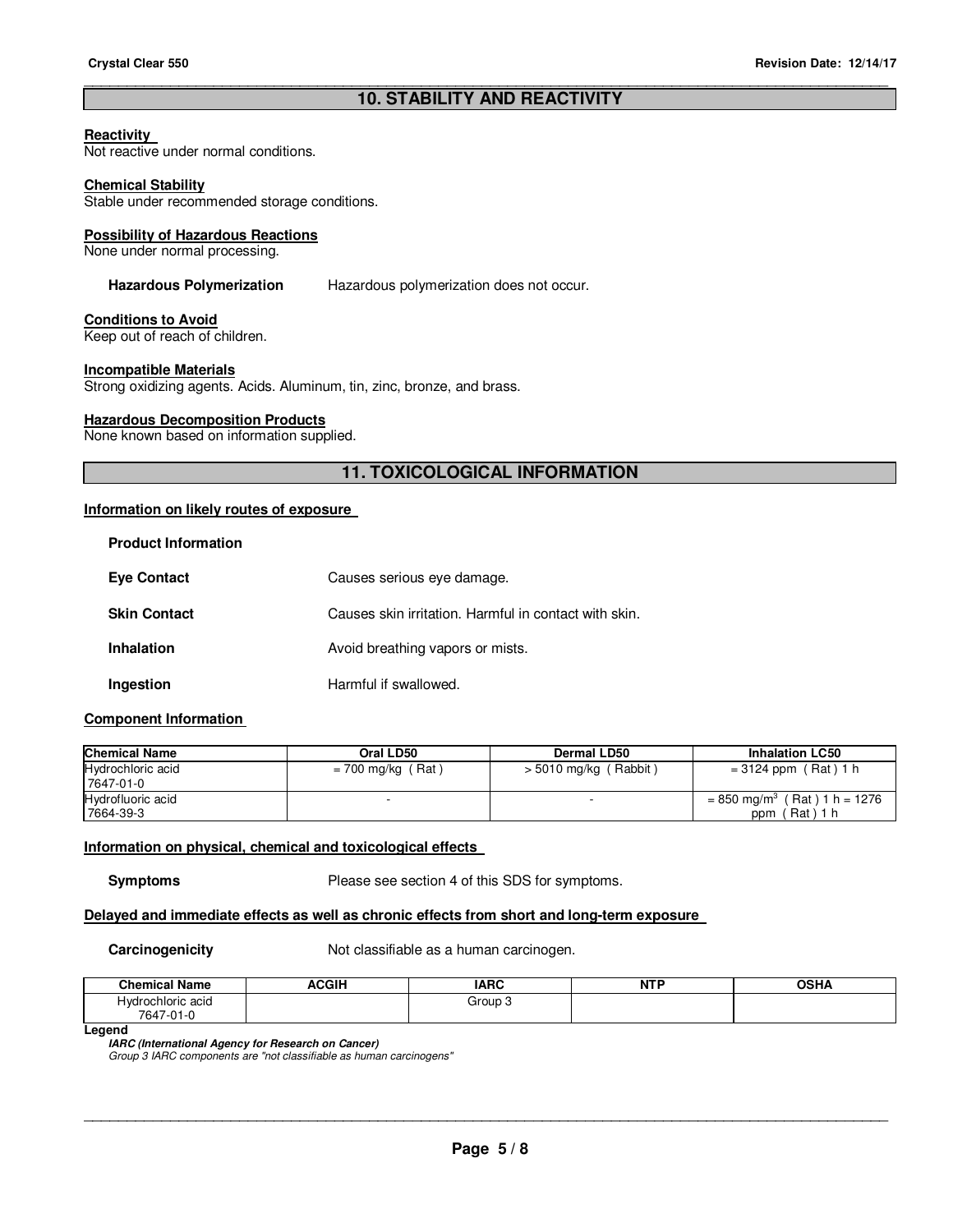# **Numerical measures of toxicity**

Product Information

# **Oral LD50** > 500 mg/kg<br>**Dermal LD50** > 1000 mg/kg **Dermal LD50**  $> 1000$  mg/kg<br> **Inhalation LC50**  $> 11.89$  mg/L

**Inhalation LC50** > 11.89 mg/L (aerosolized)

# **12. ECOLOGICAL INFORMATION**

\_\_\_\_\_\_\_\_\_\_\_\_\_\_\_\_\_\_\_\_\_\_\_\_\_\_\_\_\_\_\_\_\_\_\_\_\_\_\_\_\_\_\_\_\_\_\_\_\_\_\_\_\_\_\_\_\_\_\_\_\_\_\_\_\_\_\_\_\_\_\_\_\_\_\_\_\_\_\_\_\_\_\_\_\_\_\_\_\_\_\_\_\_

# **Ecotoxicity**

An environmental hazard cannot be excluded in the event of unprofessional handling or disposal.

| <b>Chemical Name</b>           | Algae/aguatic plants | Fish                                           | <b>Toxicity to</b><br>microorganisms | Crustacea                              |
|--------------------------------|----------------------|------------------------------------------------|--------------------------------------|----------------------------------------|
| Hydrochloric acid<br>7647-01-0 |                      | 282: 96 h Gambusia affinis<br>mg/L LC50 static |                                      |                                        |
| Hydrofluoric acid<br>7664-39-3 |                      | 660: 48 h Leuciscus idus<br>mg/L LC50          |                                      | 270: 48 h Daphnia species<br>ma/L EC50 |

# **Persistence/Degradability**

Products are inherently biodegradable.

### **Bioaccumulation**

This material is not expected to significantly bioaccumulate.

### **Mobility**

The material is completely soluble in water

| <b>Chemical Name</b> | <b>Partition Coefficient</b> |
|----------------------|------------------------------|
| Hydrofluoric acid    |                              |
| 7664-39-3            |                              |

# **Other Adverse Effects**

Not determined

# **13. DISPOSAL CONSIDERATIONS**

# **Waste Treatment Methods**

| <b>Disposal of Wastes</b>     | Disposal should be in accordance with applicable regional, national and local laws and<br>regulations. |
|-------------------------------|--------------------------------------------------------------------------------------------------------|
| <b>Contaminated Packaging</b> | Disposal should be in accordance with applicable regional, national and local laws and<br>regulations. |

# **US EPA Waste Number**

| <b>Chemical Name</b> | <b>RCRA</b> | <b>RCRA</b><br>Listina<br>Basis for | D Series Wastes<br>RCRA - | <b>RCRA-</b><br><b>U Series Wastes</b> |
|----------------------|-------------|-------------------------------------|---------------------------|----------------------------------------|
| Hvdrofluoric acid    | J134        |                                     |                           | U134                                   |
| 7664-39-3            |             |                                     |                           |                                        |

# **14. TRANSPORT INFORMATION**

| <b>DOT</b>  | Not regulated |
|-------------|---------------|
| <b>IATA</b> | Not regulated |
| <b>IMDG</b> | Not regulated |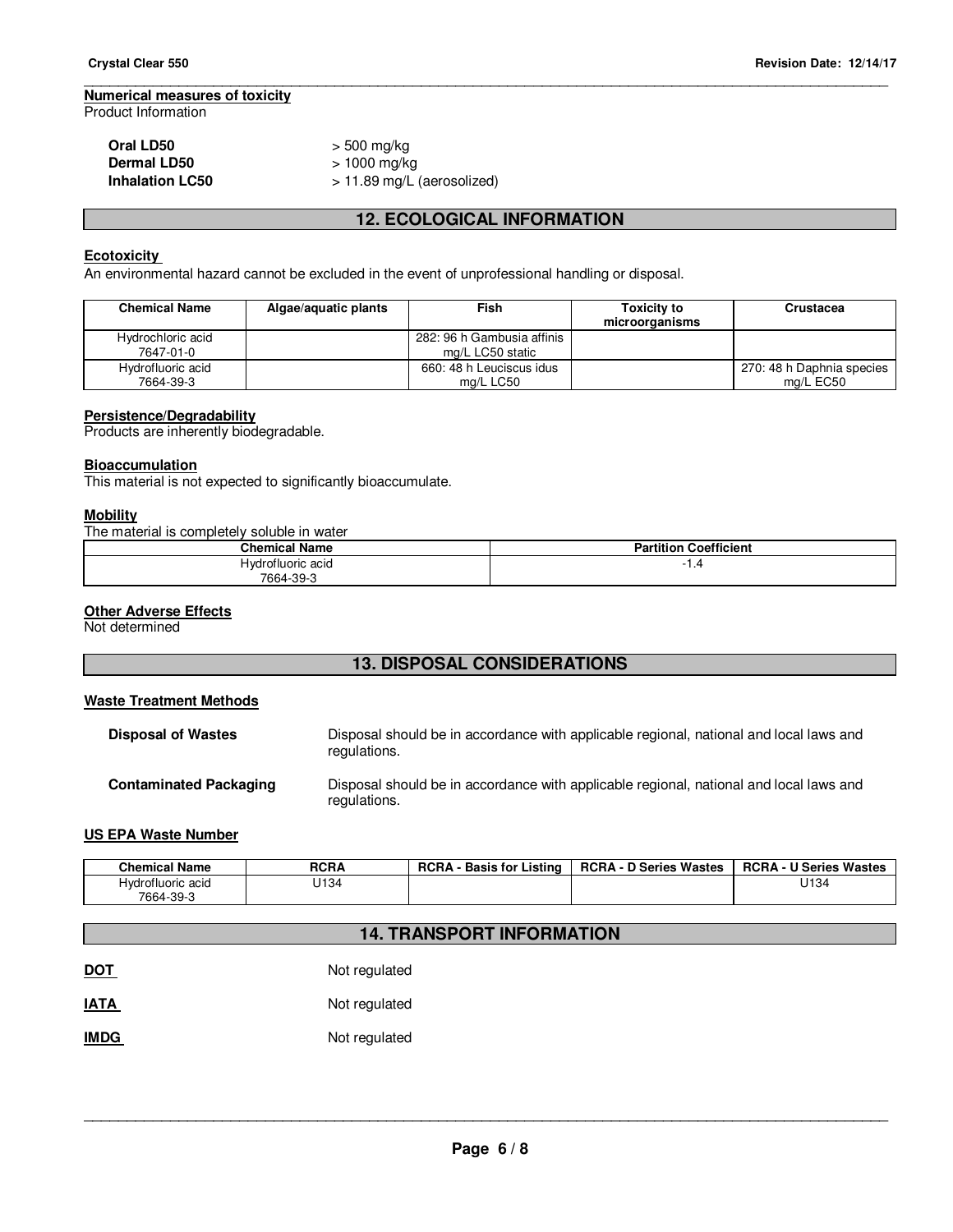# \_\_\_\_\_\_\_\_\_\_\_\_\_\_\_\_\_\_\_\_\_\_\_\_\_\_\_\_\_\_\_\_\_\_\_\_\_\_\_\_\_\_\_\_\_\_\_\_\_\_\_\_\_\_\_\_\_\_\_\_\_\_\_\_\_\_\_\_\_\_\_\_\_\_\_\_\_\_\_\_\_\_\_\_\_\_\_\_\_\_\_\_\_ **15. REGULATORY INFORMATION**

# **International Inventories**

Not determined

# **US Federal Regulations**

# **CERCLA**

| <b>Chemical Name</b> | <b>Hazardous Substances RQs</b> | <b>CERCLA/SARA RQ</b> | <b>Reportable Quantity (RQ)</b> |
|----------------------|---------------------------------|-----------------------|---------------------------------|
| Hydrofluoric acid    | 100 lb                          | 100 <sub>1b</sub>     | RQ 100 lb final RQ              |
| 7664-39-3            |                                 |                       | RQ 45.4 kg final RQ             |
| Hydrochloric acid    | 5000 lb                         | 5000 lb               | RQ 5000 lb final RQ             |
| 7647-01-0            |                                 |                       | RQ 2270 kg final RQ             |

# **SARA 313**

| <b>Chemical Name</b>          | CAS No    | Weight-% | <b>SARA 313 - Threshold</b><br>Values % |
|-------------------------------|-----------|----------|-----------------------------------------|
| Hydrochloric acid - 7647-01-0 | 7647-01-0 |          |                                         |
| Hydrofluoric acid - 7664-39-3 | 7664-39-3 |          |                                         |

# **CWA (Clean Water Act)**

| Component                                      | <b>CWA - Reportable</b><br><b>Quantities</b> | <b>CWA - Toxic Pollutants CWA - Priority Pollutants</b> | <b>CWA - Hazardous</b><br><b>Substances</b> |
|------------------------------------------------|----------------------------------------------|---------------------------------------------------------|---------------------------------------------|
| Hydrofluoric acid<br>$7664 - 39 - 3 (< 2)$     | 100 lb                                       |                                                         |                                             |
| Hydrochloric acid<br>$7647 - 01 - 0$ ( $< 2$ ) | 5000 lb                                      |                                                         |                                             |

# **US State Regulations**

# **U.S. State Right-to-Know Regulations**

| <b>Chemical Name</b>           | <b>New Jersey</b> | <b>Massachusetts</b> | Pennsylvania |
|--------------------------------|-------------------|----------------------|--------------|
| Hydrochloric acid<br>7647-01-0 |                   |                      |              |
| Hydrofluoric acid<br>7664-39-3 |                   |                      |              |